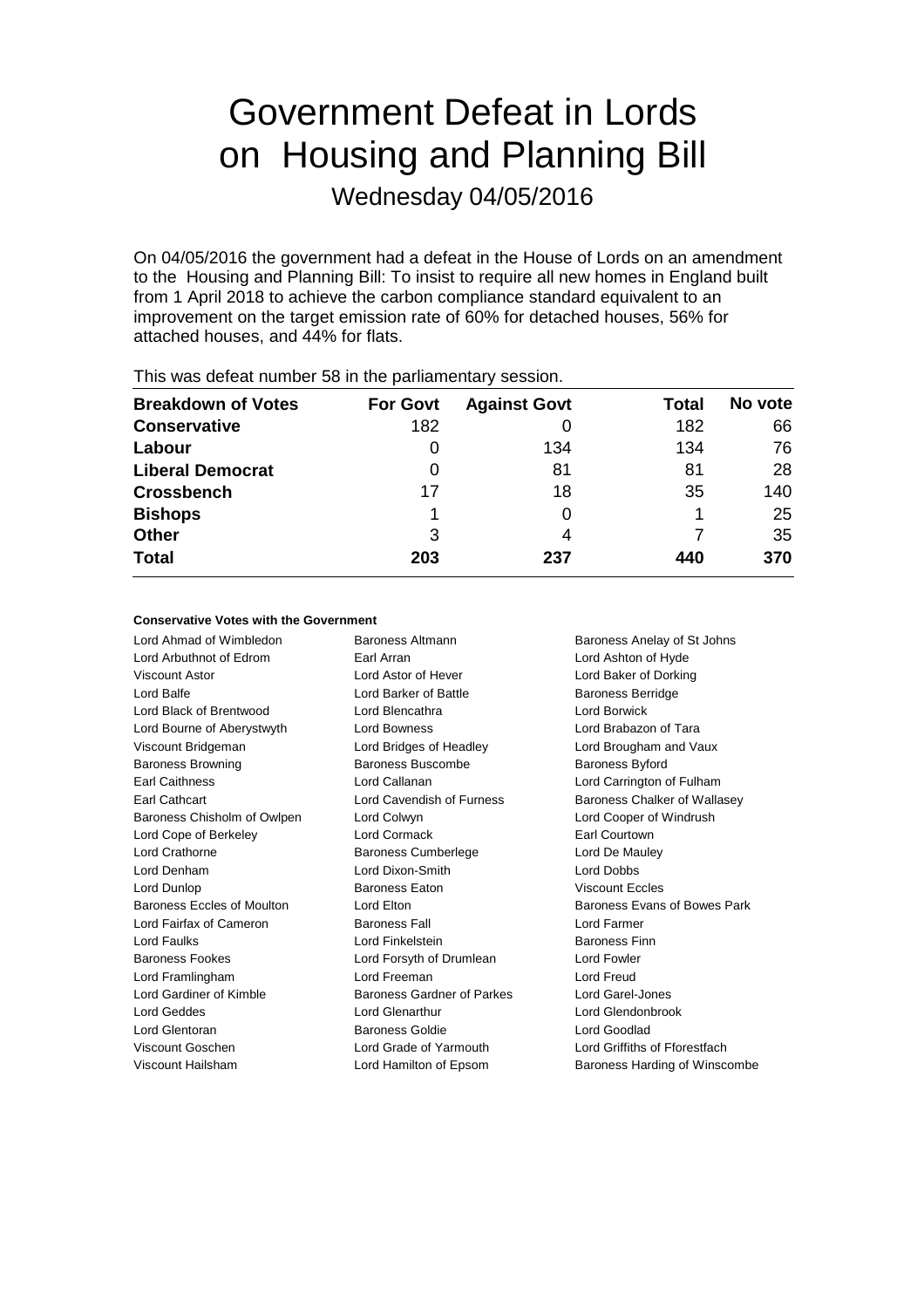Lord Harris of Peckham Lord Hayward Lord Henley Lord Heseltine Baroness Heyhoe Flint Baroness Hodgson of Abinger Lord Holmes of Richmond **Earl Home** Earl Home Baroness Hooper Lord Horam **Lord Howard of Rising Lord Howard Cord Howard of Rising Lord Howard of Lympne** Earl Howe **Lord Howell of Guildford Lord Hunt of Wirral** Lord Inglewood Lord James of Blackheath Baroness Jenkin of Kennington Lord Jopling **Lord Keen of Elie** Lord Keen Constanting of Bridgwater Lord Kirkham Lord Lamont of Lerwick Lord Lang of Monkton Lord Lansley Lord Lawson of Blaby Lord Leigh of Hurley Lord Lexden **Earl Liverpool** Earl Liverpool **Lord Livingston of Parkhead** Lord Lucas Lord Lupton Lord Lyell Lord MacGregor of Pulham Market Lord Mackay of Clashfern Lord Magan of Castletown Lord Mancroft Lord Marland Lord Marlesford Lord Maude of Horsham Lord McColl of Dulwich Baroness McGregor-Smith Baroness McIntosh of Pickering Baroness Mobarik Baroness Montrose Baroness Morris of Bolton Lord Naseby Lord Nash Baroness Neville-Jones **Baroness Neville-Rolfe** Baroness Newlove Lord Northbrook Lord Norton of Louth Lord O'Shaughnessy Baroness O'Cathain Lord O'Neill of Gatley Lord Patten Baroness Perry of Southwark Baroness Pidding Baroness Pidding Lord Plumb Lord Polak Lord Popat Lord Porter of Spalding Lord Prior of Brampton **Baroness Rawlings** Baroness Redfern Lord Ribeiro Viscount Ridley Lord Risby Baroness Rock Lord Rotherwick Lord Ryder of Wensum Baroness Scott of Bybrook Baroness Seccombe Baroness Shackleton of Belgravia Baroness Sharples Lord Sheikh Baroness Shephard of Northwold Lord Sherbourne of Didsbury Lord Shinkwin Earl Shrewsbury Lord Skelmersdale Lord Smith of Hindhead Lord Spicer Lord Sterling of Plaistow Baroness Stowell of Beeston Baroness Stroud Lord Suri Lord Taylor of Holbeach Lord Trefgarne Viscount Trenchard Lord Trimble Lord True Lord Tugendhat **Viscount Ullswater Baroness Verma** Viscount Ullswater **Baroness Verma** Lord Wakeham **Lord Waldegrave of North Hill** Baroness Warsi Lord Wasserman Duke of Wellington Baroness Wheatcroft Baroness Wilcox Lord Willetts Baroness Williams of Trafford

Lord Young of Cookham Viscount Younger of Leckie

#### **Conservative Votes against the Government**

#### **Labour Votes with the Government**

### **Labour Votes against the Government**

Baroness Andrews **Baroness Bakewell Baroness Bakewell Lord Bassam of Brighton** Lord Beecham **Lord Berkeley Baroness Blackstone** Lord Boateng Lord Bradley Lord Brennan Lord Brooke of Alverthorpe Lord Brookman Lord Campbell-Savours Viscount Chandos **Lord Collins of Highbury** Baroness Corston Baroness Crawley Lord Darling of Roulanish Lord Davies of Oldham Lord Davies of Stamford **Baroness Donaghy** Baroness Drake Lord Faulkner of Worcester Lord Foster of Bishop Auckland Lord Foulkes of Cumnock Baroness Gale Lord Giddens Lord Glasman Baroness Golding Lord Goldsmith Lord Gordon of Strathblane Baroness Gould of Potternewton Lord Grocott Lord Hain

Baroness Adams of Craigielea Lord Alli Lord Anderson of Swansea Viscount Hanworth Lord Harris of Haringey Lord Harrison

Lord Dubs Lord Elder Baroness Farrington of Ribbleton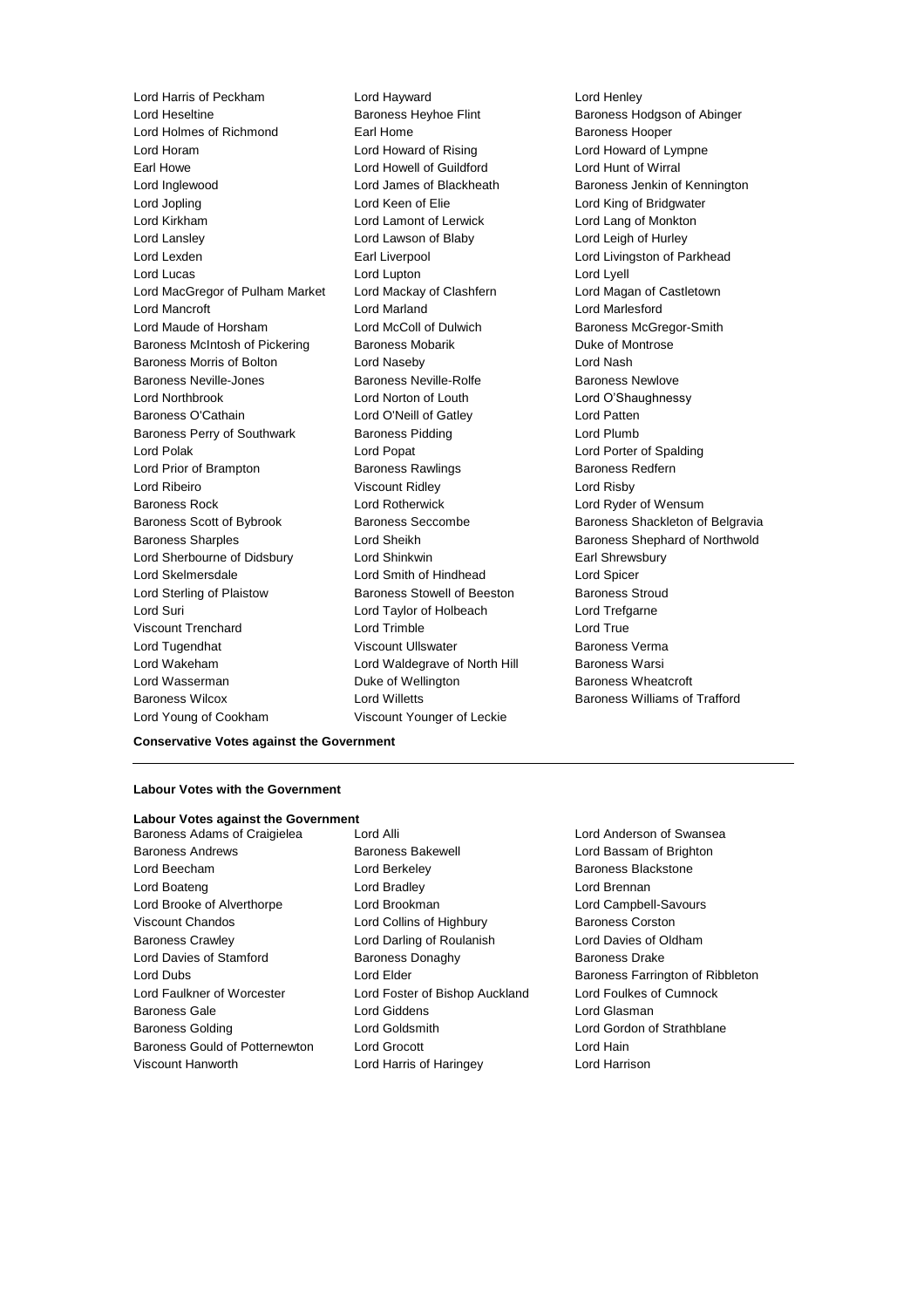Baroness Hayter of Kentish Town Lord Hollick Baroness Hollis of Heigham Lord Howarth of Newport Baroness Howells of St Davids Lord Howie of Troon Lord Hoyle Lord Hughes of Woodside Lord Hunt of Kings Heath Lord Irvine of Lairg Baroness Jay of Paddington Lord Jones **Baroness Jones of Whitchurch** Baroness Jones of Whitchurch Lord Jordan **Baroness Jowell** Lord Judd<br>
Lord Kennedy of Southwark Lord Kestenbaum<br>
Lord Kennedy of Southwark Lord Kestenbaum<br>
Lord Meterinaum Lord Kennedy of Southwark Lord Kestenbaum Baroness Kinnock of Holyhead Lord Kinnock Lord Kirkhill Lord Knight of Weymouth Baroness Lawrence of Clarendon Lord Layard Lord Lea of Crondall **Lord Lennie** Lord Levy Lord Liddle Lord Lipsey Baroness Lister of Burtersett Lord Livermore Baroness Mallalieu Lord Maxton Lord McAvoy Lord McConnell of Glenscorrodale Baroness McDonagh Lord McFall of Alcluith Baroness McIntosh of Hudnall Lord Mitchell Baroness Morgan of Huyton **Lord Morgan Communist Communist Communist** Baroness Morris of Yardley Lord Morris of Handsworth **Lord Murphy of Torfaen** Baroness Nye Lord O'Neill of Clackmannan Lord Patel of Bradford Lord Pendry Baroness Pitkeathley Lord Ponsonby of Shulbrede Lord Prescott Baroness Primarolo **Baroness Prosser** Baroness Desama Baroness Quin Baroness Ramsay of Cartvale Baroness Rebuck Lord Reid of Cardowan Lord Richard Lord Rooker Lord Rosser Lord Rowlands Baroness Royall of Blaisdon Lord Sawyer Baroness Sherlock Viscount Simon Baroness Smith of Basildon Lord Snape Lord Soley Lord Stevenson of Balmacara Lord Stone of Blackheath Baroness Symons of Vernham Dean Baroness Taylor of Bolton Baroness Thornton Lord Touhig Lord Tunnicliffe Baroness Wall of New Barnet Baroness Warwick of Undercliffe Lord Watson of Invergowrie Lord Watts **Lord West of Spithead** Baroness Wheeler Baroness Whitaker **Lord Whitty** Lord Whitty **Lord Wills** Baroness Worthington Baroness Young of Old Scone

Lord Hart of Chilton **Lord Haskel** Lord Haskel **Lord Haworth**<br>Baroness Havter of Kentish Town Baroness Healy of Primrose Hill Baroness Henig

#### **Liberal Democrat Votes with the Government**

| Liberal Democrat Votes against the Government |                                |                                               |  |  |
|-----------------------------------------------|--------------------------------|-----------------------------------------------|--|--|
| Lord Addington                                | Lord Allan of Hallam           | Baroness Bakewell of Hardington<br>Mandeville |  |  |
| <b>Baroness Barker</b>                        | Lord Beith                     | Baroness Benjamin                             |  |  |
| Baroness Bonham-Carter of Yarnbury            | Baroness Bowles of Berkhamsted | Lord Bradshaw                                 |  |  |
| <b>Baroness Brinton</b>                       | Lord Bruce of Bennachie        | Lord Burnett                                  |  |  |
| Baroness Burt of Solihull                     | Lord Campbell of Pittenweem    | Lord Carlile of Berriew                       |  |  |
| Lord Clement-Jones                            | <b>Lord Cotter</b>             | Lord Dholakia                                 |  |  |
| <b>Baroness Doocey</b>                        | Baroness Falkner of Margravine | Baroness Featherstone                         |  |  |
| Lord Foster of Bath                           | Lord Fox                       | Baroness Garden of Frognal                    |  |  |
| Lord Goddard of Stockport                     | Baroness Grender               | <b>Baroness Hamwee</b>                        |  |  |
| Baroness Harris of Richmond                   | <b>Baroness Humphreys</b>      | Lord Hussain                                  |  |  |
| Baroness Hussein-Ece                          | Baroness Janke                 | <b>Baroness Jolly</b>                         |  |  |
| Lord Jones of Cheltenham                      | Lord Kirkwood of Kirkhope      | Baroness Kramer                               |  |  |
| Lord Lee of Trafford                          | Lord Lester of Herne Hill      | Lord Loomba                                   |  |  |
| Lord Maclennan of Rogart                      | <b>Baroness Maddock</b>        | Baroness Manzoor                              |  |  |
| Lord Marks of Henley-on-Thames                | Lord McNally                   | Lord Newby                                    |  |  |
| Baroness Nicholson of Winterbourne            | <b>Baroness Northover</b>      | Lord Oates                                    |  |  |
| Lord Paddick                                  | Lord Palmer of Childs Hill     | <b>Baroness Parminter</b>                     |  |  |
| Lord Purvis of Tweed                          | Baroness Randerson             | Lord Razzall                                  |  |  |
| Lord Redesdale                                | Lord Rennard                   | Lord Rodgers of Quarry Bank                   |  |  |
| Baroness Scott of Needham Market              | Lord Sharkey                   | Baroness Sharp of Guildford                   |  |  |